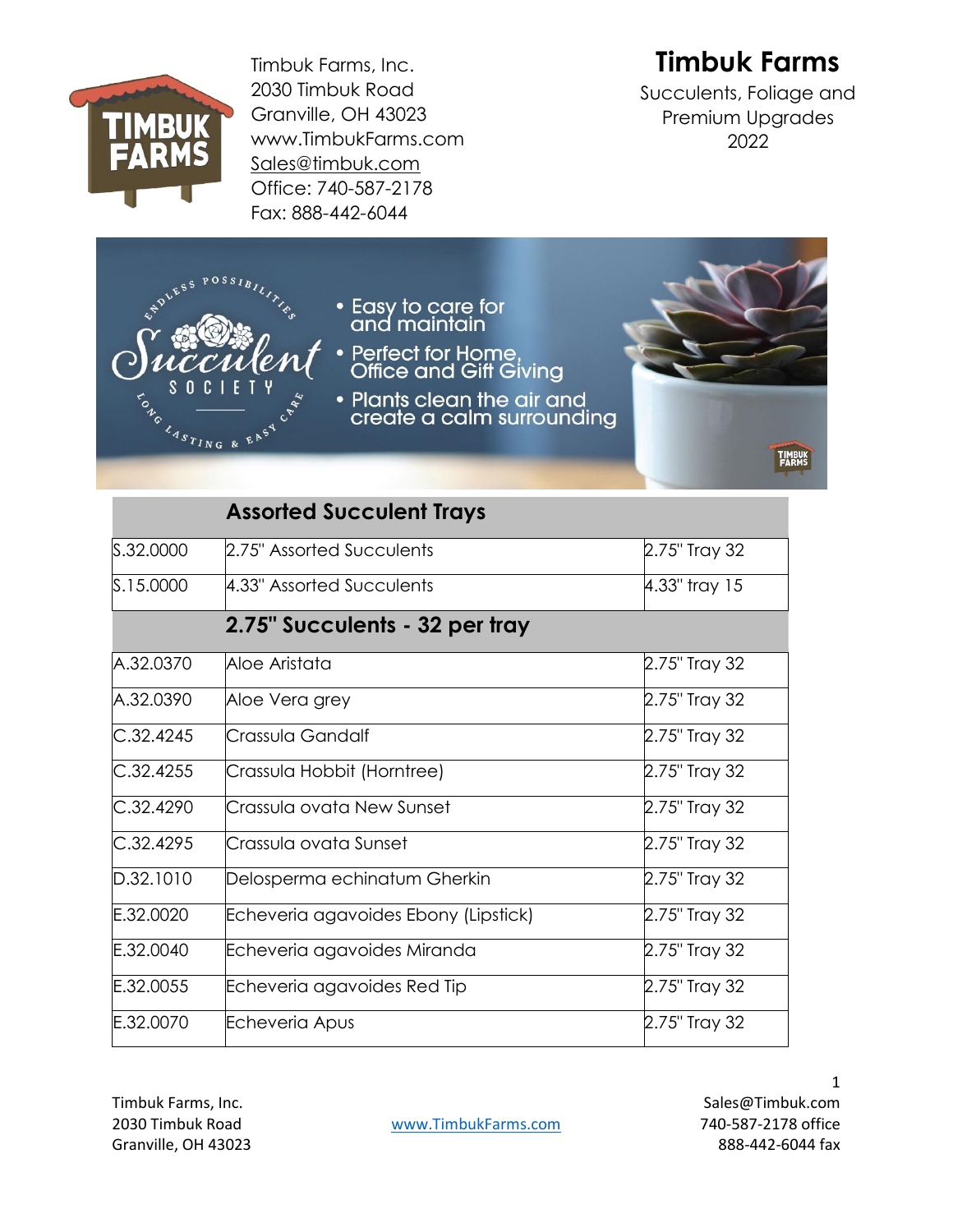| 2.75" Succulents - 32 per tray |                                       |               |
|--------------------------------|---------------------------------------|---------------|
| E.32.0240                      | <b>Echeveria Echoc</b>                | 2.75" Tray 32 |
| E.32.0330                      | Echeveria Grosso Blue Ballon          | 2.75" Tray 32 |
| E.32.0340                      | Echeveria Hercules                    | 2.75" Tray 32 |
| E.32.0390                      | Echeveria Lilacina (Lilac China)      | 2.75" Tray 32 |
| E.32.0440                      | Echeveria Mensa                       | 2.75" Tray 32 |
| E.32.0460                      | Echeveria Mira                        | 2.75" Tray 32 |
| E.32.0500                      | <b>Echeveria Orion</b>                | 2.75" Tray 32 |
| E.32.0520                      | Echeveria Pearl of Nurnberg           | 2.75" Tray 32 |
| E.32.0545                      | Echeveria Pink Frills (Dicks Pink)    | 2.75" Tray 32 |
| E.32.0610                      | Echeveria Red Sky                     | 2.75" Tray 32 |
| E.32.0640                      | Echeveria Sagita                      | 2.75" Tray 32 |
| E.32.0780                      | Echeveria Summer                      | 2.75" Tray 32 |
| E.32.0790                      | <b>Echeveria Violet</b>               | 2.75" Tray 32 |
| E.32.1500                      | Epiphyllum Anguliger                  | 2.75" Tray 32 |
| G.32.1021                      | Gasteria Durban                       | 2.75" Tray 32 |
| G.32.1031                      | Gasteria Flow                         | 2.75" Tray 32 |
| G.32.1075                      | Gasteria Solana                       | 2.75" Tray 32 |
| G.32.1081                      | Gasteria Zimflora                     | 2.75" Tray 32 |
| H.32.2089                      | Haworthia Pentagona                   | 2.75" Tray 32 |
| H.32.2094                      | Haworthia Rafiki                      | 2.75" Tray 32 |
| H.32.2140                      | Haworthia Universe                    | 2.75" Tray 32 |
| H.32.2150                      | Haworthia West Jogoo                  | 2.75" Tray 32 |
| K.32.3020                      | Kalanchoe tomentosa                   | 2.75" Tray 32 |
| K.32.3030                      | Kalanchoe tomentosa Chocolate Soldier | 2.75" Tray 32 |
| P.32.0005                      | Pachyveria Corvus                     | 2.75" Tray 32 |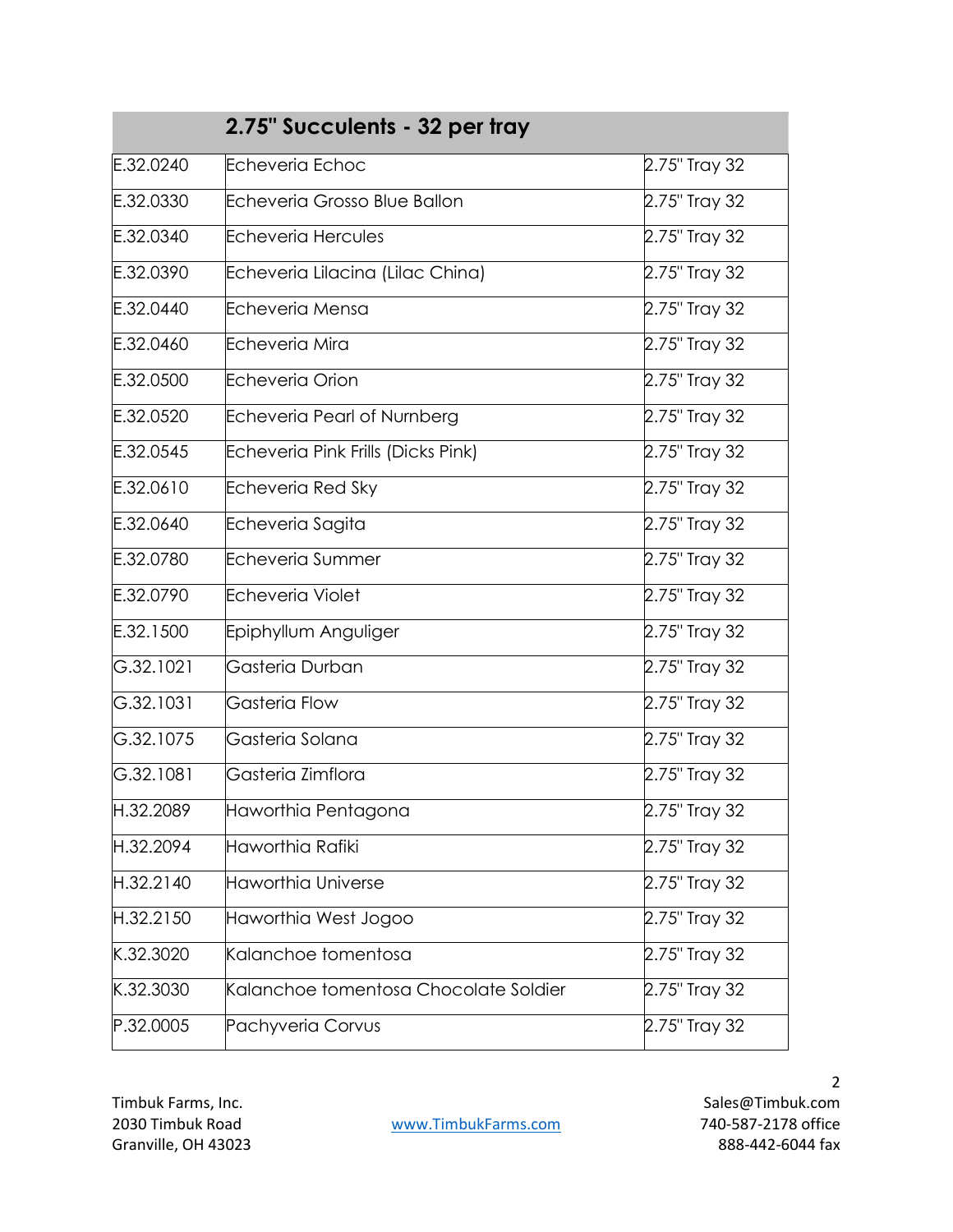| 2.75" Succulents - 32 per tray |                                  |               |
|--------------------------------|----------------------------------|---------------|
| P.32.0010                      | Pachyveria Draco                 | 2.75" Tray 32 |
| P.32.0015                      | Pachyveria Opalina               | 2.75" Tray 32 |
| P.32.0315                      | Peperomia Happy Bean (Ferreyrae) | 2.75" Tray 32 |
| P.32.5065                      | Portulacaria afra Varigated      | 2.75" Tray 32 |
| S.32.1006                      | Sedum Adolphii                   | 2.75" Tray 32 |
| S.32.4168                      | Senecio Stapelioformis           | 2.75" Tray 32 |
|                                | 4.33" Succulents - 15 per tray   |               |
| A.15.0362                      | Aloe Aculeata                    | 4.33" tray 15 |
| A.15.0370                      | Aloe Aristata                    | 4.33" tray 15 |
| A.15.0372                      | Aloe Gator Bob                   | 4.33" tray 15 |
| A.15.0374                      | Aloe Gator Jens                  | 4.33" tray 15 |
| A.15.0375                      | Aloe Gator Joe/Jurassic Dragon   | 4.33" tray 15 |
| A.15.0379                      | Aloe Gator Mike                  | 4.33" tray 15 |
| A.15.0376                      | Aloe Gator Steve                 | 4.33" tray 15 |
| A.15.0378                      | Aloe Gator Tom                   | 4.33" tray 15 |
| A.15.0382                      | Aloe Rauhii                      | 4.33" tray 15 |
| A.15.0390                      | Aloe Vera grey                   | 4.33" tray 15 |
| C.15.4245                      | Crassula Gandalf                 | 4.33" tray 15 |
| C.15.4255                      | Crassula Hobbit (Horntree)       | 4.33" tray 15 |
| C.15.4260                      | Crassula Minor                   | 4.33" tray 15 |
| C.15.4275                      | Crassula ovata Compact           | 4.33" tray 15 |
| C.15.4285                      | Crassula ovata Large             | 4.33" tray 15 |
| C.15.4290                      | Crassula ovata New Sunset        | 4.33" tray 15 |
| C.15.4295                      | Crassula ovata Sunset            | 4.33" tray 15 |
| D.15.1010                      | Delosperma echinatum Gherkin     | 4.33" tray 15 |

Timbuk Farms, Inc. Sales@Timbuk.com 2030 Timbuk Road [www.TimbukFarms.com](http://www.timbukfarms.com/) 740-587-2178 office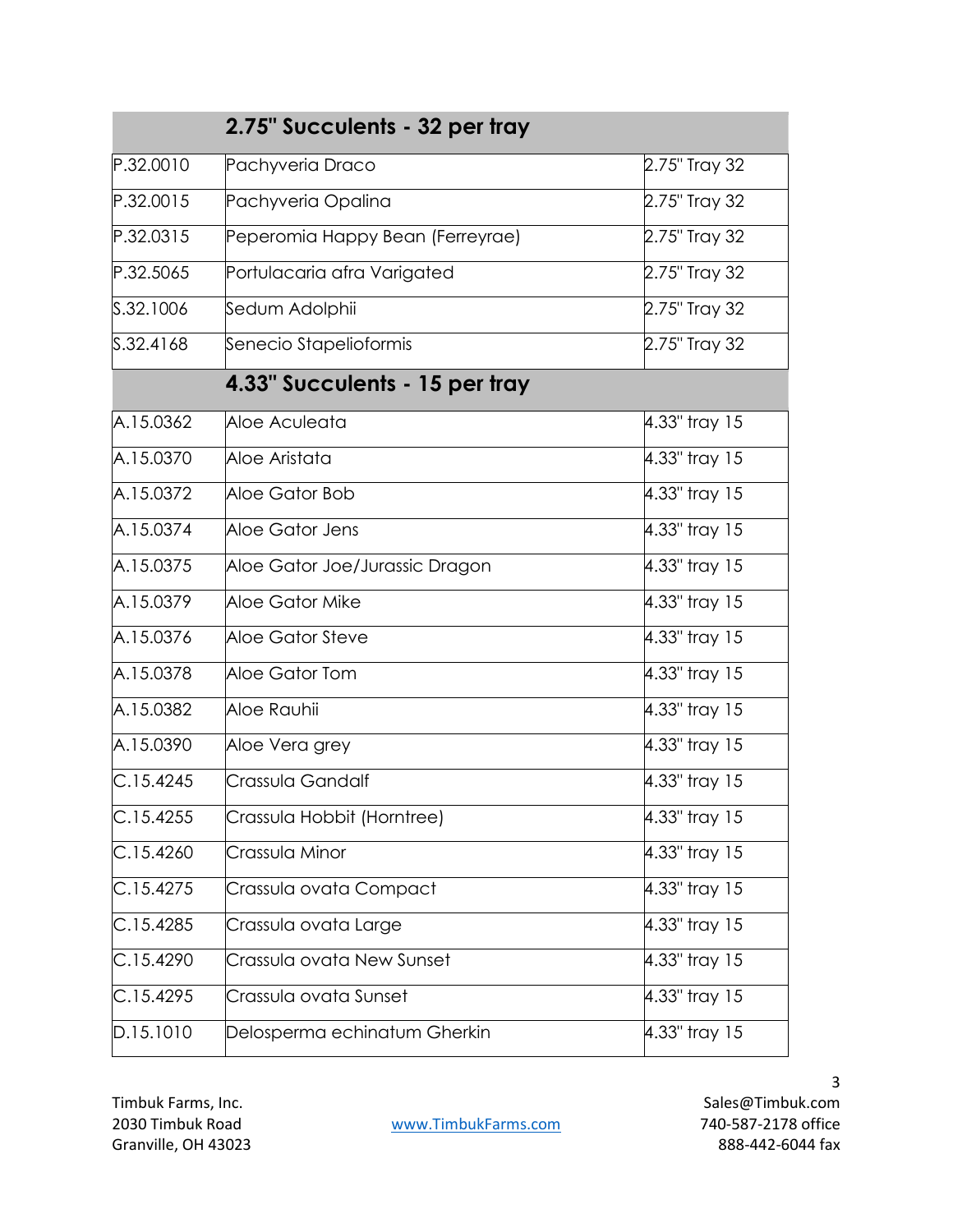| 4.33" Succulents - 15 per tray |                                      |               |
|--------------------------------|--------------------------------------|---------------|
| E.15.0020                      | Echeveria agavoides Ebony (Lipstick) | 4.33" tray 15 |
| E.15.0040                      | Echeveria agavoides Miranda          | 4.33" tray 15 |
| E.15.0050                      | Echeveria agavoides Red Shade        | 4.33" tray 15 |
| E.15.0070                      | Echeveria Apus                       | 4.33" tray 15 |
| E.15.0170                      | Echeveria Canadian                   | 4.33" tray 15 |
| E.15.0240                      | <b>Echeveria Echoc</b>               | 4.33" tray 15 |
| E.15.0330                      | Echeveria Grosso Blue Ballon         | 4.33" tray 15 |
| E.15.0340                      | <b>Echeveria Hercules</b>            | 4.33" tray 15 |
| E.15.0380                      | Echeveria Jasiri                     | 4.33" tray 15 |
| E.15.0390                      | Echeveria Lilacina (Lilac China)     | 4.33" tray 15 |
| E.15.0410                      | <b>Echeveria Lotus</b>               | 4.33" tray 15 |
| E.15.0420                      | Echeveria Marrom                     | 4.33" tray 15 |
| E.15.0430                      | Echeveria Melaco                     | 4.33" tray 15 |
| E.15.0440                      | Echeveria Mensa                      | 4.33" tray 15 |
| E.15.0460                      | Echeveria Mira                       | 4.33" tray 15 |
| E.15.0500                      | <b>Echeveria Orion</b>               | 4.33" tray 15 |
| E.15.0520                      | <b>Echeveria Pearl of Nurnberg</b>   | 4.33" tray 15 |
| E.15.0530                      | Echeveria Pelusida                   | 4.33" tray 15 |
| E.15.0545                      | Echeveria Pink Frills (Dicks Pink)   | 4.33" tray 15 |
| E.15.0580                      | Echeveria Purple Pearl               | 4.33" tray 15 |
| E.15.0610                      | Echeveria Red Sky                    | 4.33" tray 15 |
| E.15.0615                      | <b>Echeveria Rejoice</b>             | 4.33" tray 15 |
| E.15.0640                      | Echeveria Sagita                     | 4.33" tray 15 |
| E.15.0780                      | Echeveria Summer                     | 4.33" tray 15 |
| E.15.0790                      | <b>Echeveria Violet</b>              | 4.33" tray 15 |

2030 Timbuk Road [www.TimbukFarms.com](http://www.timbukfarms.com/) 740-587-2178 office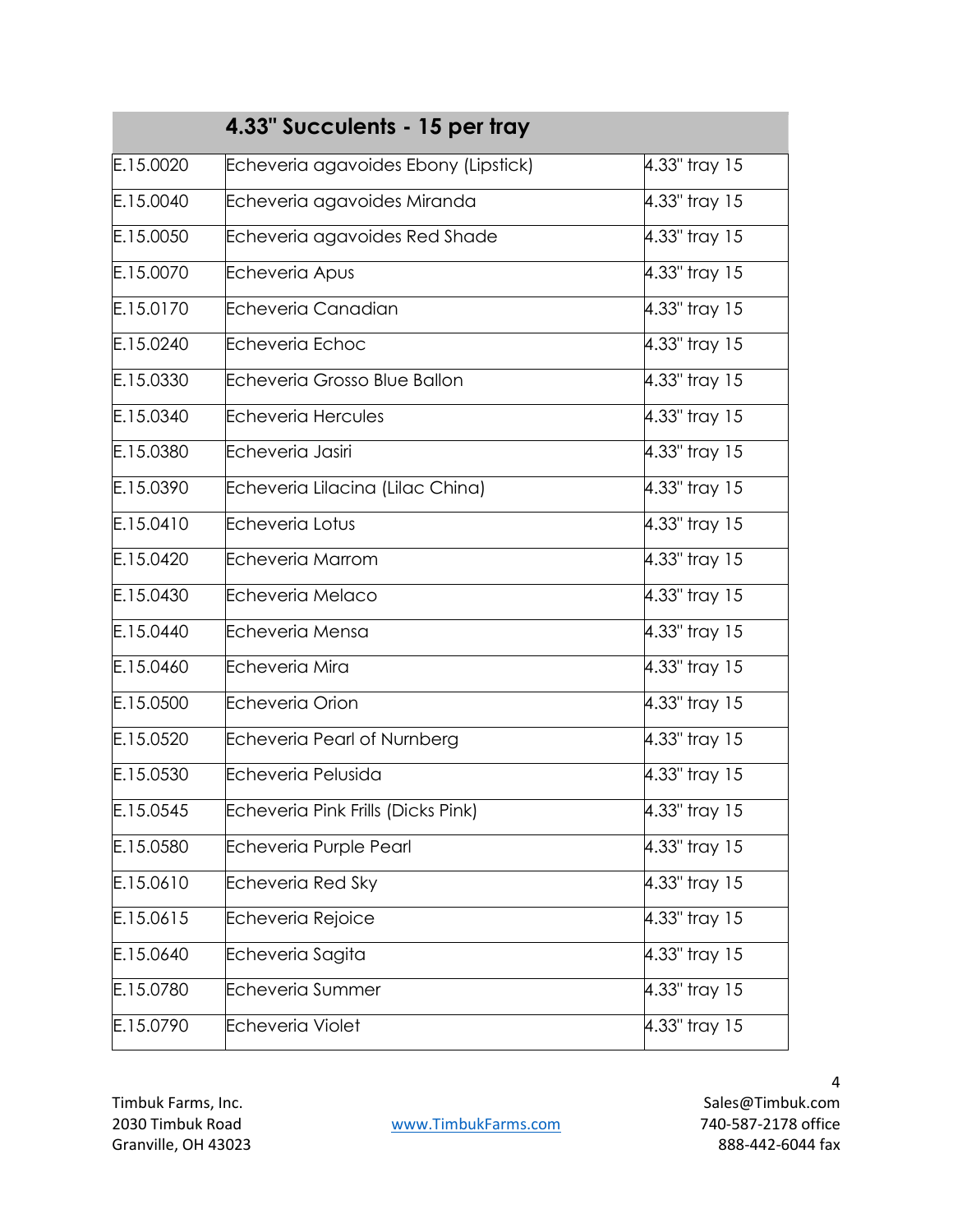| 4.33" Succulents - 15 per tray |                                       |               |
|--------------------------------|---------------------------------------|---------------|
| G.15.1005                      | Gasteria D Due                        | 4.33" tray 15 |
| G.15.1011                      | Gasteria D Sigma                      | 4.33" tray 15 |
| G.15.1021                      | Gasteria Durban                       | 4.33" tray 15 |
| G.15.1061                      | Gasteria Okavango                     | 4.33" tray 15 |
| G.15.1071                      | Gasteria Royal Wolfgang               | 4.33" tray 15 |
| H.15.2009                      | Haworthia Barcelona                   | 4.33" tray 15 |
| H.15.2059                      | Haworthia Limifolia                   | 4.33" tray 15 |
| H.15.2140                      | <b>Haworthia Universe</b>             | 4.33" tray 15 |
| H.15.2150                      | Haworthia West Jogoo                  | 4.33" tray 15 |
| K.15.3010                      | Kalanchoe marmorata Partidge          | 4.33" tray 15 |
| K.15.3017                      | Kalanchoe Silver Shadow               | 4.33" tray 15 |
| K.15.3015                      | Kalanchoe Silver Strand               | 4.33" tray 15 |
| K.15.3020                      | Kalanchoe tomentosa                   | 4.33" tray 15 |
| K.15.3030                      | Kalanchoe tomentosa Chocolate Soldier | 4.33" tray 15 |
| P.15.0005                      | Pachyveria Corvus                     | 4.33" tray 15 |
| P.15.0010                      | Pachyveria Draco                      | 4.33" tray 15 |
| P.15.0015                      | Pachyveria Opalina                    | 4.33" tray 15 |
| P.15.0315                      | Peperomia Happy Bean (Ferreyrae)      | 4.33" tray 15 |
| S.15.1006                      | Sedum Adolphii                        | 4.33" tray 15 |
| S.15.1010                      | Sedum Coral Reef                      | 4.33" tray 15 |
| S.15.1026                      | Sedum morganianum Burrito Burros Tail | 4.33" tray 15 |
| S.15.1077                      | Sedum Tornado                         | 4.33" tray 15 |
| S.15.4086                      | Senecio Herreianus                    | 4.33" tray 15 |
| S.15.4096                      | Senecio Himalaya                      | 4.33" tray 15 |
| S.15.4122                      | Senecio Mikanoides                    | 4.33" tray 15 |

2030 Timbuk Road [www.TimbukFarms.com](http://www.timbukfarms.com/) 740-587-2178 office

Timbuk Farms, Inc. Sales@Timbuk.com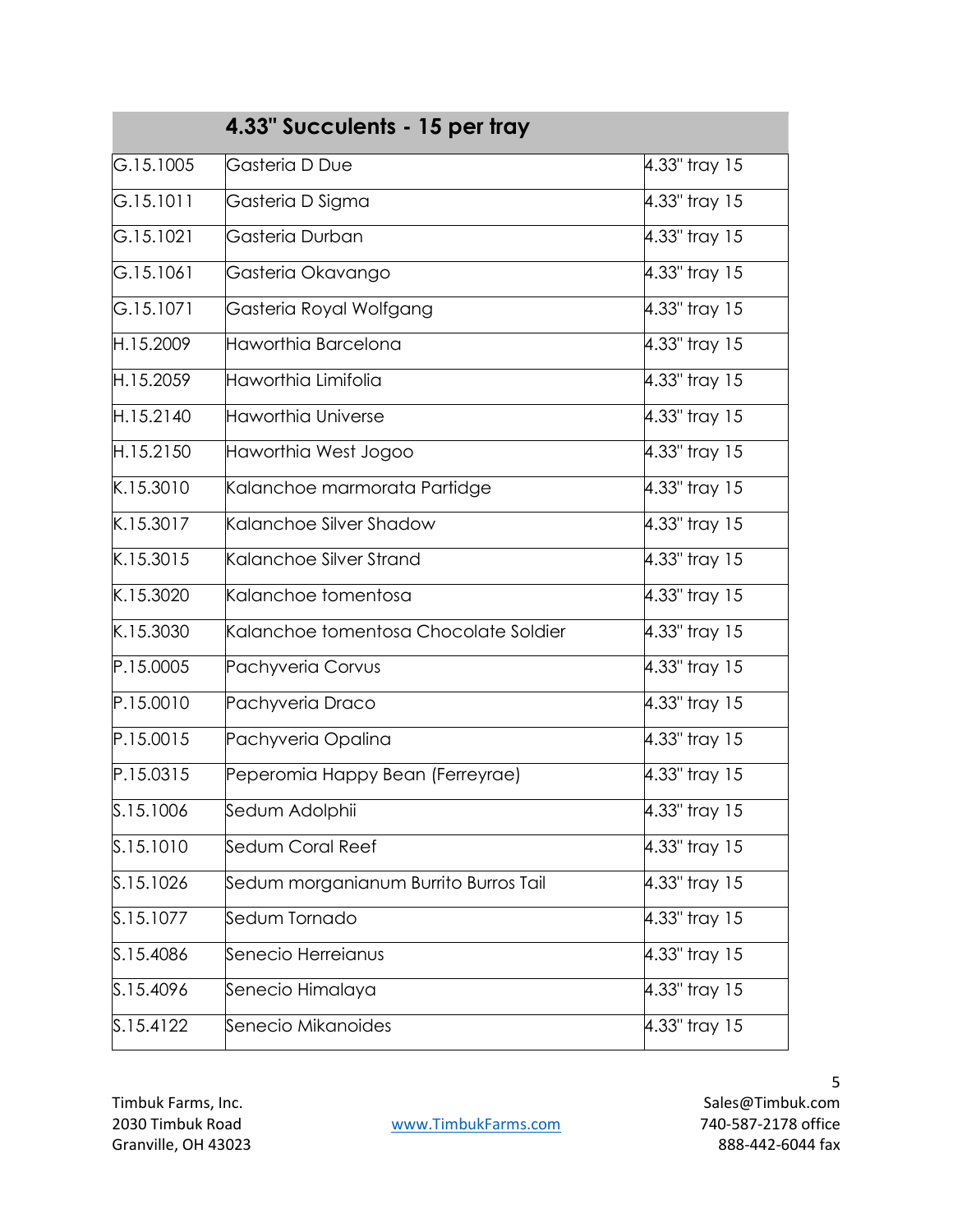|           | 4.33" Succulents - 15 per tray        |               |
|-----------|---------------------------------------|---------------|
| S.15.4138 | Senecio peregrinus String of Dolphins | 4.33" tray 15 |
| S.15.4142 | Senecio rowleyanus Marble             | 4.33" tray 15 |
| S.15.4148 | Senecio rowleyanus String Of Pearls   | 4.33" tray 15 |
| S.15.4168 | Senecio Stapelioformis                | 4.33" tray 15 |



|           | <b>Assorted Foliage - 15 per tray</b> |               |
|-----------|---------------------------------------|---------------|
| F.15.0000 | 4.33" Assorted Foliage                | 4.33" tray 15 |
|           | 4.33" Foliage - 15 per tray           |               |
| B.15.2650 | Begonia maculata                      | 4.33" tray 15 |
| C.15.2270 | Callisia Elegans                      | 4.33" tray 15 |
| C.15.2275 | Callisia fragrans                     | 4.33" tray 15 |
| C.15.2277 | Callisia fragrans Variegata           | 4.33" tray 15 |
| C.15.2283 | Callisia soconuscensis Dragon Tail    | 4.33" tray 15 |
| C.15.2545 | Ceropegia woodii Silver               | 4.33" tray 15 |
| C.15.2550 | Ceropegia woodii String of Arrows     | 4.33" tray 15 |
| C.15.2557 | Chlorophytum comosum Atlantic         | 4.33" tray 15 |
| C.15.2558 | Chlorophytum comosum Oceano (Reverse) | 4.33" tray 15 |

2030 Timbuk Road [www.TimbukFarms.com](http://www.timbukfarms.com/) 740-587-2178 office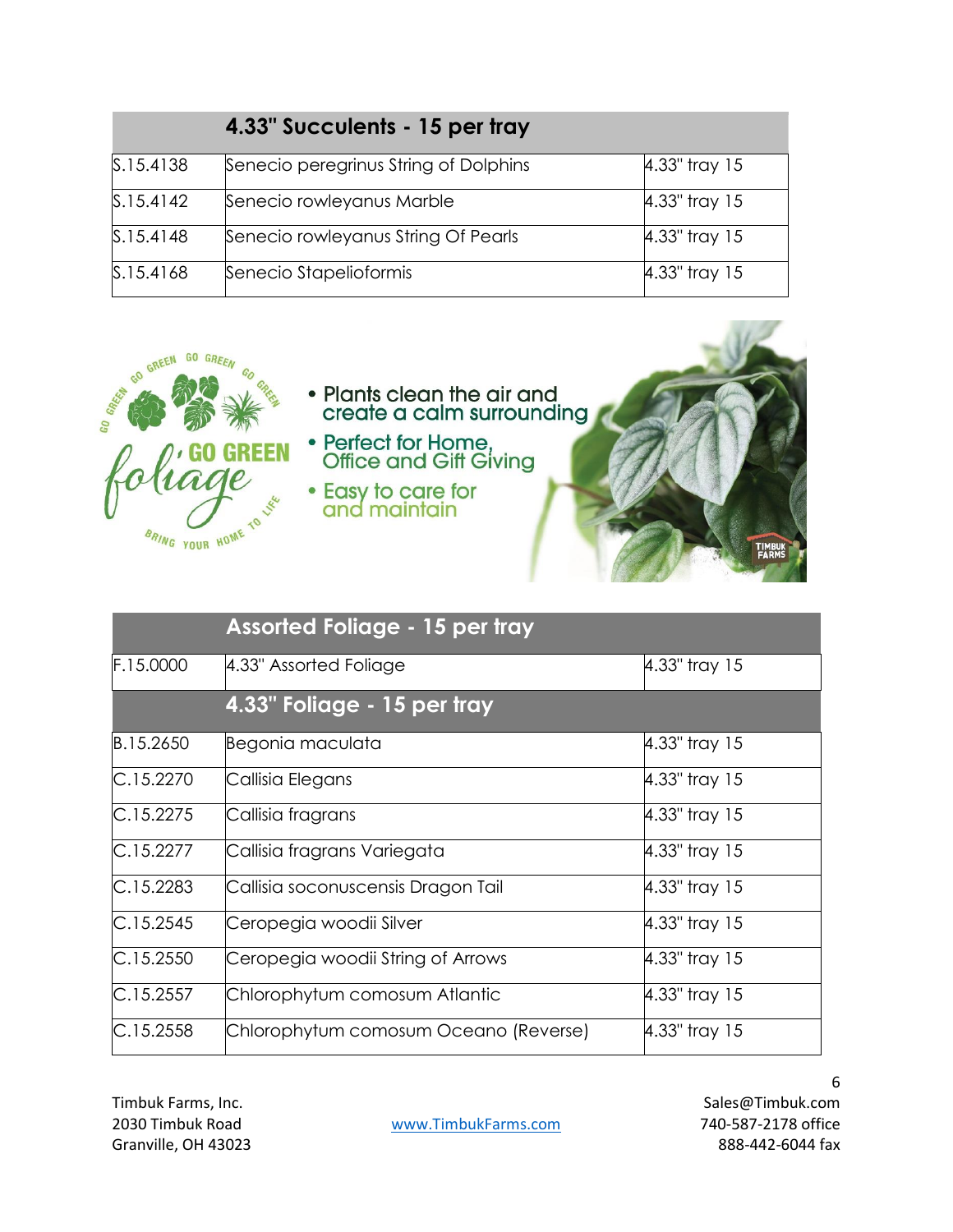|           | 4.33" Foliage - 15 per tray               |               |
|-----------|-------------------------------------------|---------------|
| C.15.2560 | Chlorophytum comosum Variegatum           | 4.33" tray 15 |
| C.15.2565 | Chlorophytum Green                        | 4.33" tray 15 |
| C.15.2567 | Chlorophytum Lemon                        | 4.33" tray 15 |
| C.15.2568 | Chlorophytum Lemon Zebra TC               | 4.33" tray 15 |
| E.15.1500 | Epiphyllum Anguliger                      | 4.33" tray 15 |
| F.15.4000 | Fittonia albivenis (Verschaffeltii) White | 4.33" tray 15 |
| F.15.3990 | <b>Fittonia Mont Blanc</b>                | 4.33" tray 15 |
| F.15.4020 | Fittonia Zebrano                          | 4.33" tray 15 |
| H.15.4950 | Hedera Brigitte                           | 4.33" tray 15 |
| H.15.5000 | Hedera Eva                                | 4.33" tray 15 |
| H.15.5040 | Hedera Mini Wonder                        | 4.33" tray 15 |
| H.15.5080 | Hedera White Ripple                       | 4.33" tray 15 |
| H.15.5085 | Hedera White Wonder                       | 4.33" tray 15 |
| H.15.5090 | Hedera Yellow Ripple                      | 4.33" tray 15 |
| H.15.7700 | Hoya australis                            | 4.33" tray 15 |
| H.15.7715 | Hoya australis Tricolor                   | 4.33" tray 15 |
| H.15.7720 | Hoya Compacta                             | 4.33" tray 15 |
| H.15.7725 | Hoya Cumingiana                           | 4.33" tray 15 |
| H.15.7730 | Hoya Pubicalyx                            | 4.33" tray 15 |
| P.15.0228 | Parthenocissus Amazonia                   | 4.33" tray 15 |
| P.15.0230 | Parthenocissus striata Sugar Vine         | 4.33" tray 15 |
| P.15.0308 | Peperomia Amigo Marcello                  | 4.33" tray 15 |
| P.15.0309 | Peperomia angulata                        | 4.33" tray 15 |
| P.15.0313 | Peperomia angulata Funky Frog             | 4.33" tray 15 |
| P.15.0310 | Peperomia Deppeana                        | 4.33" tray 15 |

2030 Timbuk Road [www.TimbukFarms.com](http://www.timbukfarms.com/) 740-587-2178 office

Timbuk Farms, Inc. Sales@Timbuk.com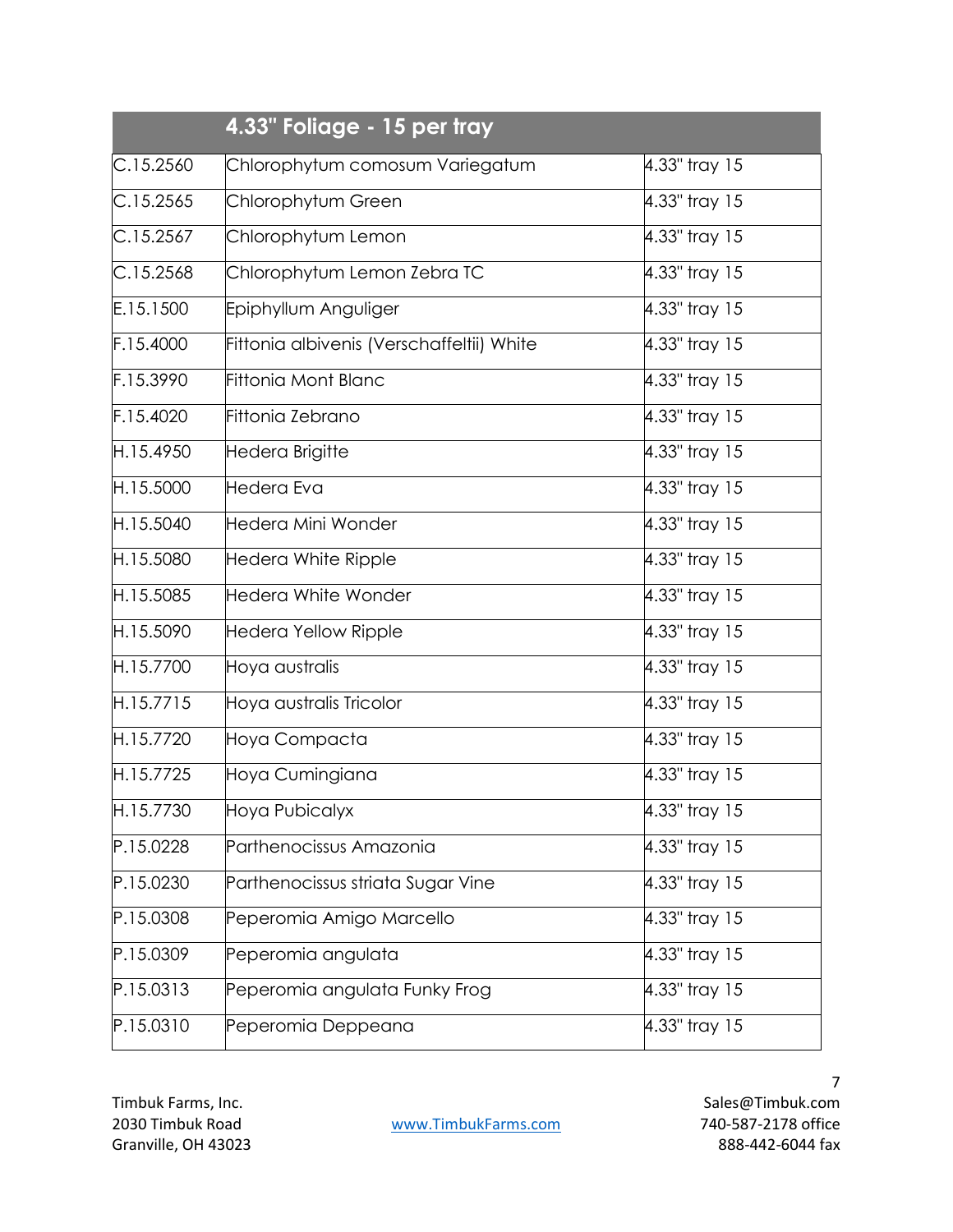|           | 4.33" Foliage - 15 per tray          |               |
|-----------|--------------------------------------|---------------|
| P.15.0311 | Peperomia Ginny                      | 4.33" tray 15 |
| P.15.0312 | Peperomia Graveolens                 | 4.33" tray 15 |
| P.15.0317 | Peperomia Heart of the Jungle        | 4.33" tray 15 |
| P.15.0320 | Peperomia Leap Frog                  | 4.33" tray 15 |
| P.15.0325 | Peperomia Napoli Nights              | 4.33" tray 15 |
| P.15.0330 | Peperomia obtipan Bicolor            | 4.33" tray 15 |
| P.15.0333 | Peperomia obtipan Citrust Twist      | 4.33" tray 15 |
| P.15.0346 | Peperomia optipan Emerald Isle       | 4.33" tray 15 |
| P.15.0335 | Peperomia obtipan Green              | 4.33" tray 15 |
| P.15.0337 | Peperomia obtusifolia Golden Gate    | 4.33" tray 15 |
| P.15.0340 | Peperomia obtusifolia Green          | 4.33" tray 15 |
| P.15.0341 | Peperomia obtusifolia Lemon Lime     | 4.33" tray 15 |
| P.15.0342 | Peperomia obtusifolia Marble         | 4.33" tray 15 |
| P.15.0345 | Peperomia obtusifolia Variegata      | 4.33" tray 15 |
| P.15.0347 | Peperomia Pepperspot                 | 4.33" tray 15 |
| P.15.0349 | Peperomia Piccolo Banda              | 4.33" tray 15 |
| P.15.0350 | Peperomia Pixie Green                | 4.33" tray 15 |
| P.15.0355 | Peperomia Pixie Lime                 | 4.33" tray 15 |
| P.15.0356 | Peperomia Pixie Variegata            | 4.33" tray 15 |
| P.15.0357 | Peperomia prostrata String of Turtle | 4.33" tray 15 |
| P.15.0360 | Peperomia Rana Verde                 | 4.33" tray 15 |
| P.15.0370 | Peperomia Red Log                    | 4.33" tray 15 |
| P.15.0372 | Peperomia Red Margin                 | 4.33" tray 15 |
| P.15.0375 | Peperomia Rocco Verde                | 4.33" tray 15 |
| P.15.0377 | Peperomia Rosso                      | 4.33" tray 15 |

2030 Timbuk Road WWW.TimbukFarms.com 740-587-2178 office

Timbuk Farms, Inc. Sales@Timbuk.com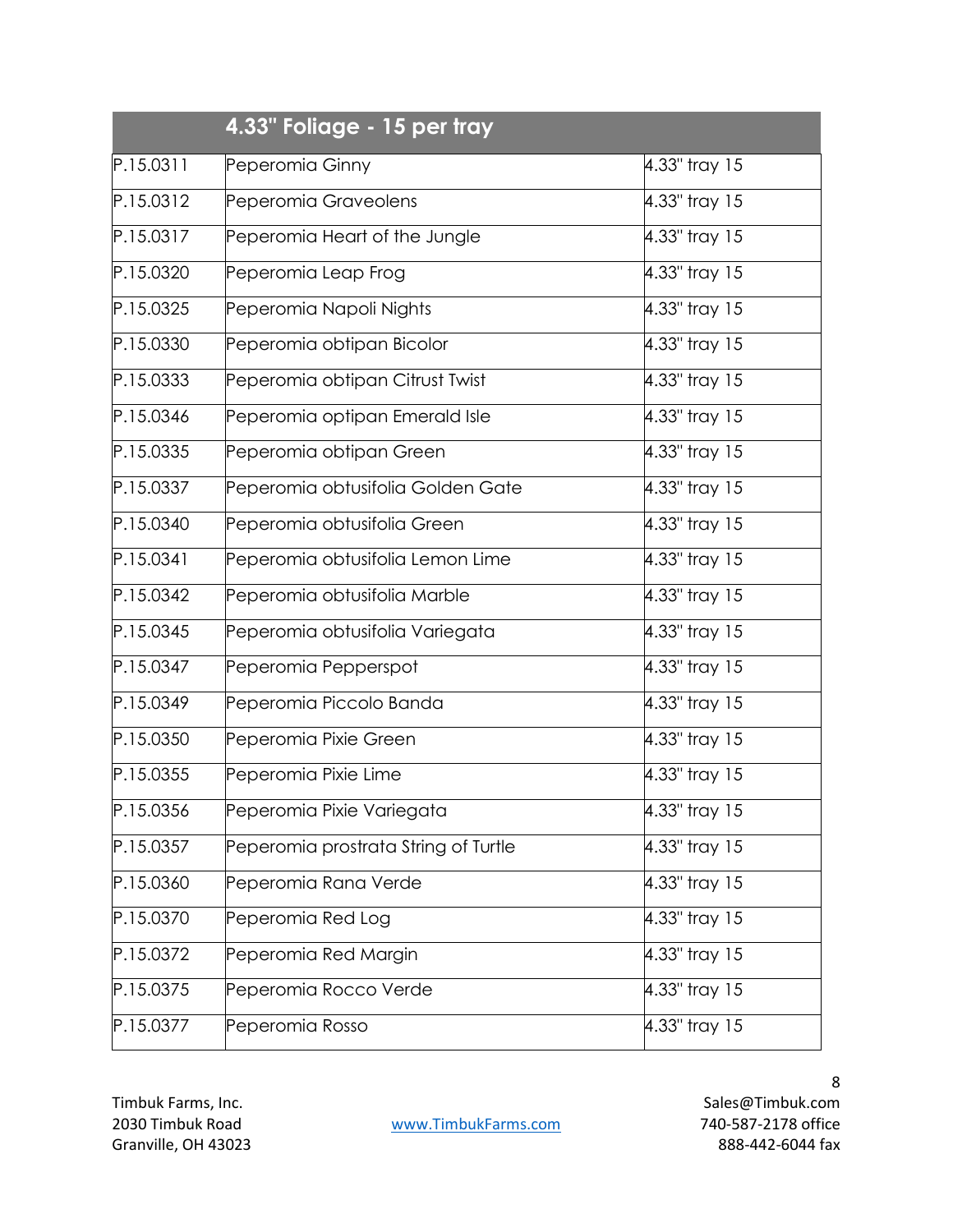| 4.33" Foliage - 15 per tray |                                    |               |
|-----------------------------|------------------------------------|---------------|
| P.15.0380                   | Peperomia rotundifolia             | 4.33" tray 15 |
| P.15.0385                   | Peperomia rotundifolia Jitterbug   | 4.33" tray 15 |
| P.15.0387                   | Peperomia Schumi Red               | 4.33" tray 15 |
| P.15.0390                   | Peperomia verticillata Double Duty | 4.33" tray 15 |
| P.15.0395                   | Peperomia Watermelon               | 4.33" tray 15 |
| P.15.2390                   | Pilea Aquamarine                   | 4.33" tray 15 |
| P.15.2400                   | Pilea Cadierie                     | 4.33" tray 15 |
| P.15.2404                   | Pilea Depressa                     | 4.33" tray 15 |
| P.15.2403                   | Pilea depressa Palus               | 4.33" tray 15 |
| P.15.2405                   | Pilea depressa Pantano             | 4.33" tray 15 |
| P.15.2406                   | Pilea depressa Sao Paulo           | 4.33" tray 15 |
| P.15.2410                   | Pilea Ellen                        | 4.33" tray 15 |
| P.15.2415                   | Pilea Glauca                       | 4.33" tray 15 |
| P.15.2416                   | Pilea Glauca Mystifall             | 4.33" tray 15 |
| P.15.2417                   | Pilea Moonvalley                   | 4.33" tray 15 |
| P.15.2418                   | Pilea Norfolk                      | 4.33" tray 15 |
| P.15.2420                   | Pilea Peperomioides                | 4.33" tray 15 |
| P.15.2430                   | Pilea Silver Tree                  | 4.33" tray 15 |
| P.15.5065                   | Portulacaria afra Varigated        | 4.33" tray 15 |
| S.15.0490                   | Sansevieria Black Coral            | 4.33" tray 15 |
| S.15.0495                   | Sansevieria Moonshine              | 4.33" tray 15 |
| S.15.0503                   | Sansevieria superba Futura         | 4.33" tray 15 |
| S.15.0513                   | Sansevieria superba Robusta        | 4.33" tray 15 |
| S.15.0700                   | Saxifraga stolonifera              | 4.33" tray 15 |
| S.15.0705                   | Saxifraga stolonifera Dark Leaf    | 4.33" tray 15 |

2030 Timbuk Road WWW.TimbukFarms.com 740-587-2178 office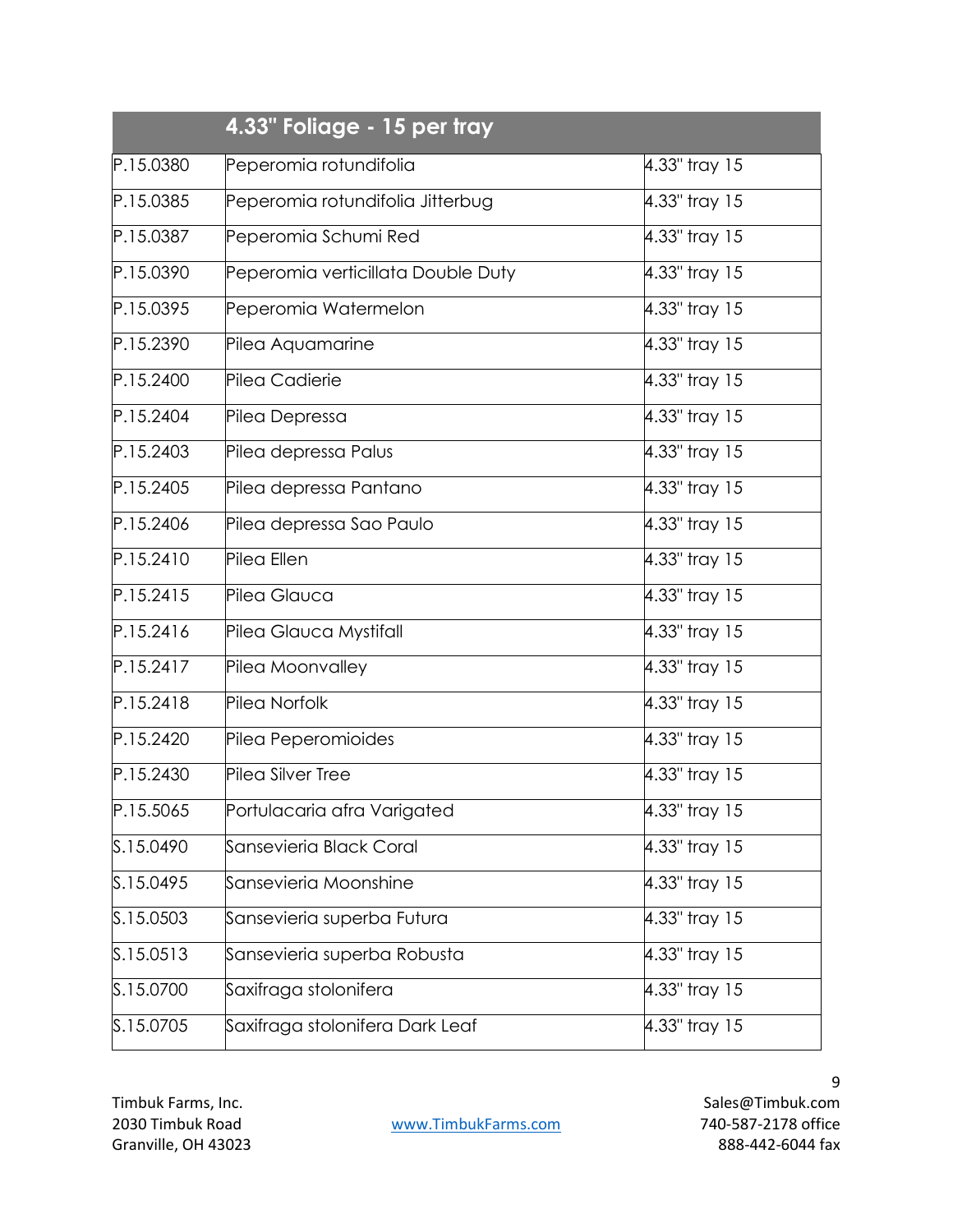|            | 4.33" Foliage - 15 per tray           |               |
|------------|---------------------------------------|---------------|
| S.15.0710  | Saxifraga stolonifera Tricolor        | 4.33" tray 15 |
| S.15.4125  | Senecio Mountain Fire                 | 4.33" tray 15 |
| T.15.0400  | līradescantia fluminensis Albovittata | 4.33" tray 15 |
| T.15.0408  | Tradescantia Nanouk                   | 4.33" tray 15 |
| T.15.0410  | Tradescantia Navicularis              | 4.33" tray 15 |
| T.15.0415  | Tradescantia Pink Panther             | 4.33" tray 15 |
| T.15.0420  | Tradescantia Purple Passion           | 4.33" tray 15 |
| T.15.0430  | Tradescantia silamontana Velvet Hill  | 4.33" tray 15 |
| T.15.0433  | Tradescantia spathacea Tricolor       | 4.33" tray 15 |
| T.15.0435  | Tradescantia Tortuga                  | 4.33" tray 15 |
| T.15.0440  | Tradescantia Turtle                   | 4.33" tray 15 |
| T.15.0450  | Tradescantia Zebrina                  | 4.33" tray 15 |
|            | <b>6" Decorative Pot Foliage</b>      |               |
| P.6PT.2401 | Pilea Depressa Chocolate              | 6" Pot        |
| P.6PT.2416 | Pilea Glauca Mystifall                | 6" Pot        |
| S.6PT.0503 | Sansevieria Superba Futura            | 6" Pot        |
| T.6PT.0408 | Tradescantia Nanouk                   | 6" Pot        |
|            | 8" Assorted Hanging Baskets Foliage   |               |
| F.8HB.0000 | Foliage Assorted 8" Hanging Basket    | 8" HB         |
|            | 8" Hanging Basket Foliage             |               |
| B.8HB.2650 | Begonia maculata                      | 8" HB         |
| C.8HB.2270 | Callisia Elegans                      | 8" HB         |
| C.8HB.2550 | Ceropegia woodii String of Arrows     | 8" HB         |
| C.8HB.2558 | Chlorophytum comosum Oceano (Reverse) | 8" HB         |
| C.8HB.2560 | Chlorophytum comosum Variegatum       | 8" HB         |

2030 Timbuk Road [www.TimbukFarms.com](http://www.timbukfarms.com/) 740-587-2178 office Granville, OH 43023 888-442-6044 fax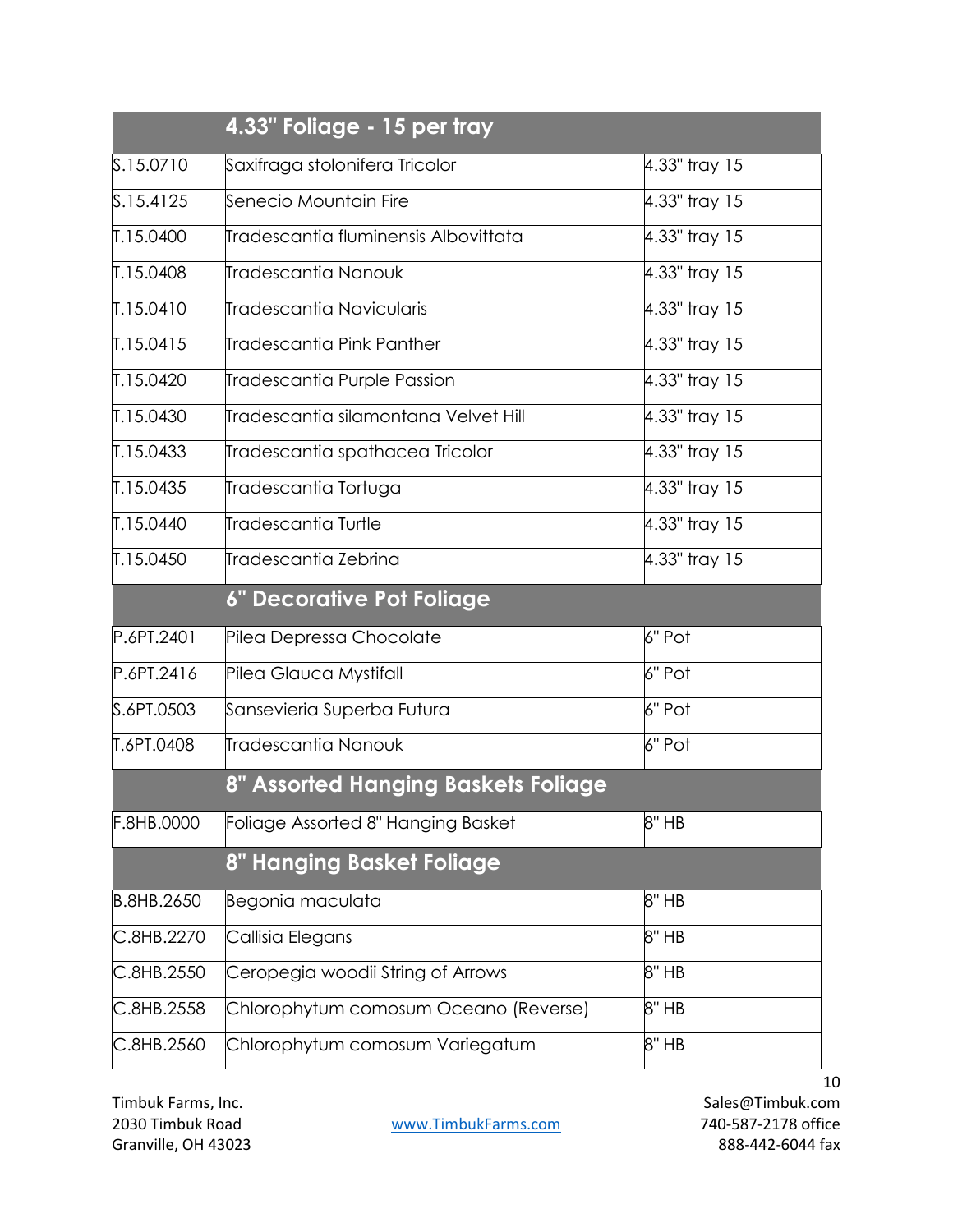|            | 8" Hanging Basket Foliage                 |       |
|------------|-------------------------------------------|-------|
| F.8HB.4000 | Fittonia Albivenis (Verschaffeltii) White | 8" HB |
| H.8HB.4950 | Hedera Brigitte                           | 8" HB |
| H.8HB.5000 | Hedera Eva                                | 8" HB |
| H.8HB.5040 | Hedera Mini Wonder                        | 8" HB |
| H.8HB.5080 | Hedera White Ripple                       | 8" HB |
| H.8HB.5085 | <b>Hedera White Wonder</b>                | 8" HB |
| H.8HB.5090 | Hedera Yellow Ripple                      | 8" HB |
| P.8HB.0230 | Parthenocissus striata Sugar Vine         | 8" HB |
| P.8HB.0308 | Peperomia Amigo Marcello                  | 8" HB |
| P.8HB.0350 | Peperomia Pixie Green                     | 8" HB |
| P.8HB.0355 | Peperomia Pixie Lime                      | 8" HB |
| P.8HB.0357 | Peperomia Prostrata String of Turtle      | 8" HB |
| P.8HB.0387 | Peperomia Schumi Red                      | 8" HB |
| P.8HB.0395 | Peperomia Watermelon                      | 8" HB |
| P.8HB.2390 | Pilea Aquamarine                          | 8" HB |
| P.8HB.2401 | Pilea Depressa Chocolate                  | 8" HB |
| P.8HB.2406 | Pilea Depressa Sao Paulo                  | 8" HB |
| P.8HB.2416 | Pilea Glauca Mystifall                    | 8" HB |
| P.8HB.2418 | Pilea Norfolk                             | 8" HB |
| P.8HB.5050 | Portulacaria Afra Mediapicta              | 8" HB |
| P.8HB.5065 | Portulacaria Afra Varigated               | 8" HB |
| S.8HB.0700 | Saxifraga Stolonifera                     | 8" HB |
| S.8HB.0705 | Saxifraga Stolonifera Dark Leaf           | 8" HB |
| T.8HB.0400 | Tradescantia fluminensis Albovittata      | 8" HB |
| T.8HB.0408 | Tradescantia Nanouk                       | 8" HB |

2030 Timbuk Road WWW.TimbukFarms.com 740-587-2178 office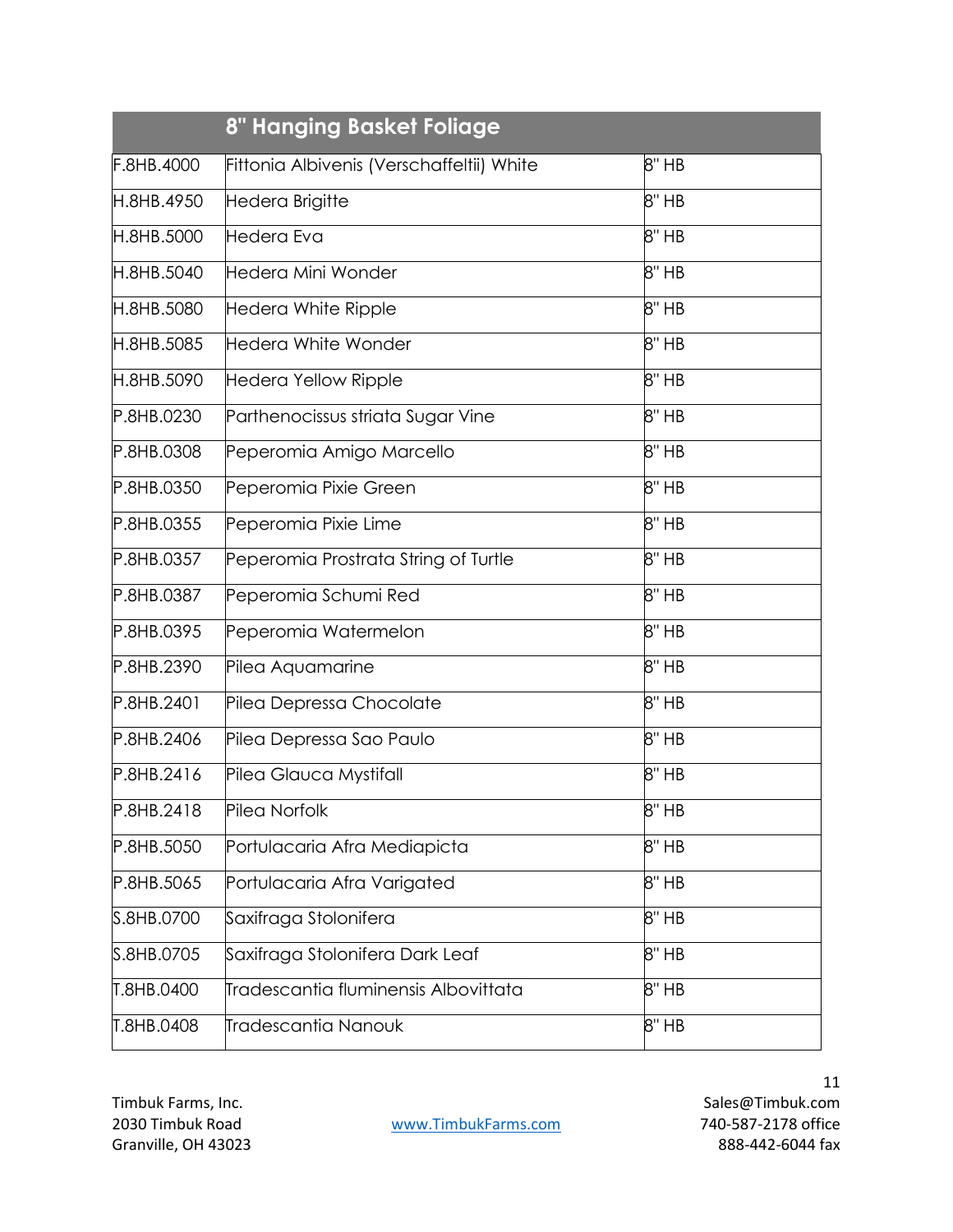| 8" Hanging Basket Foliage |                                       |                  |  |
|---------------------------|---------------------------------------|------------------|--|
| T.8HB.0410                | līradescantia Navicularis             | 8" HB            |  |
| T.8HB.0415                | līradescantia Pink Panther            | 8" HB            |  |
| T.8HB.0420                | Tradescantia Purple Passion           | 8" HB            |  |
| T.8HB.0430                | līradescantia Silamontana Velvet Hill | 8" HB            |  |
| T.8HB.0435                | Tradescantia Tortuga                  | 8" HB            |  |
| T.8HB.0450                | Tradescantia Zebrina                  | 8" HB            |  |
|                           | 5" Premium Foliage in Deco Pot        |                  |  |
| 37738                     | Alocasia Bambino                      | 5" Pot Tray of 8 |  |
| 37741                     | Alocasia Black Velvet                 | 5" Pot Tray of 8 |  |
| 37740                     | Alocasia Cuculata                     | 5" Pot Tray of 8 |  |
| 37739                     | Alocasia Dwarf Amazonica              | 5" Pot Tray of 8 |  |
| 38129                     | Alocasia Lauterbachiana               | 5" Pot Tray of 8 |  |
| 38185                     | Alocasia Mickey Mouse Variegated      | 5" Pot Tray of 8 |  |
| 38131                     | Begonia Chlorosticta Red              | 5" Pot Tray of 8 |  |
| 36992                     | Begonia Rex Bewitched Lavender        | 5" Pot Tray of 8 |  |
| 37737                     | Begonia Rex Bewitched Lavender        | 5" Pot Tray of 8 |  |
| 36993                     | Begonia Rex Bewitched White           | 5" Pot Tray of 8 |  |
| 36994                     | <b>Begonia Rex Curly Cherry Mint</b>  | 5" Pot Tray of 8 |  |
| 36995                     | <b>Begonia Rex Curly Chocolate</b>    | 5" Pot Tray of 8 |  |
| 36996                     | Begonia Rex Dibs Tuxedo               | 5" Pot Tray of 8 |  |
| 37508                     | Begonia Rex Jurassic Artic Twist      | 5" Pot Tray of 8 |  |
| 37511                     | Begonia Rex Jurassic Berry Swirl      | 5" Pot Tray of 8 |  |
| 37509                     | Begonia Rex Jurassic Fire Spike       | 5" Pot Tray of 8 |  |
| 37510                     | Begonia Rex Jurassic Purple Spec      | 5" Pot Tray of 8 |  |
| 37512                     | Begonia Rex Jurassic Red Splash       | 5" Pot Tray of 8 |  |

2030 Timbuk Road [www.TimbukFarms.com](http://www.timbukfarms.com/) 740-587-2178 office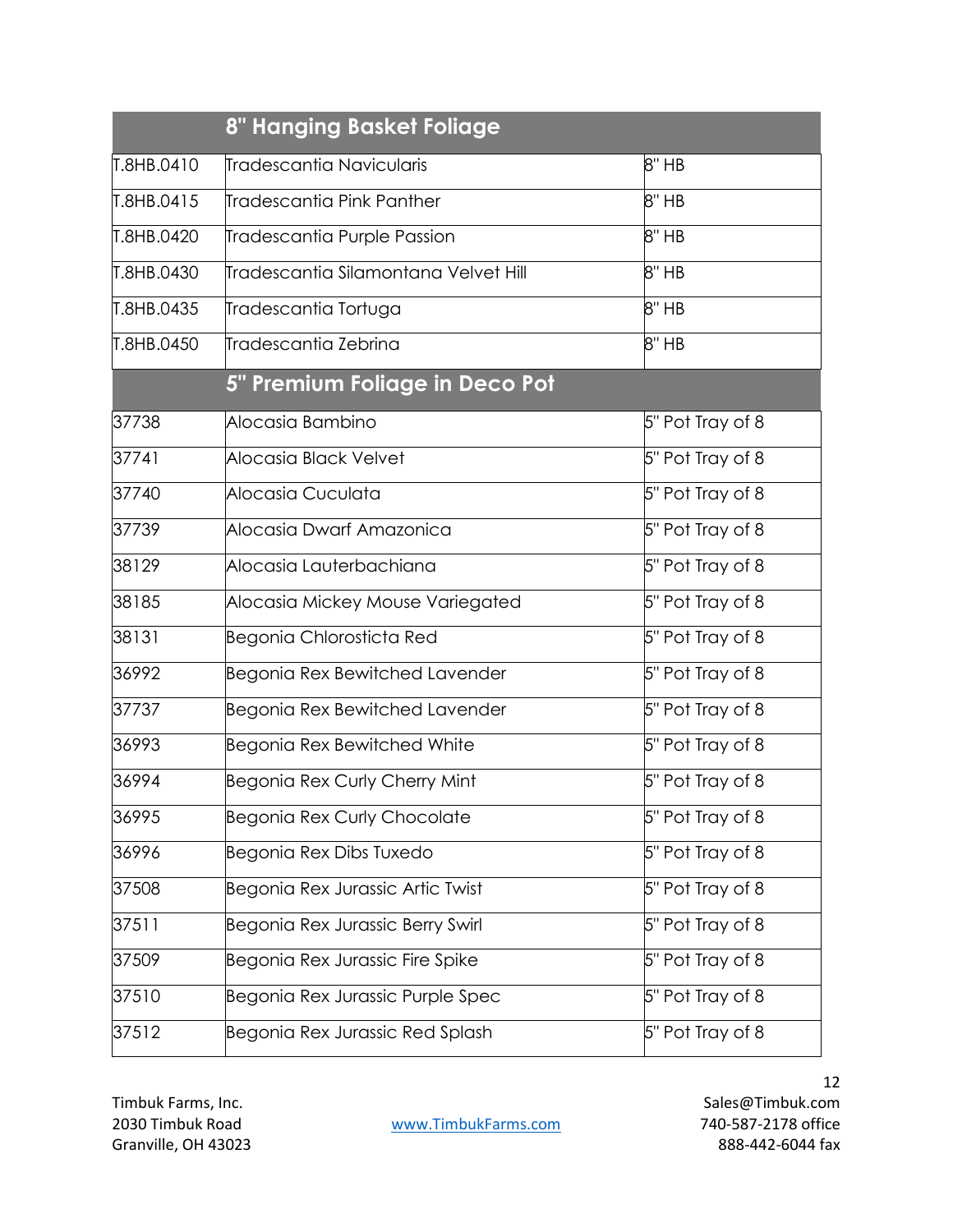| 37607 | Begonia Rex Jurassic Rose Splash   | 5" Pot Tray of 8 |
|-------|------------------------------------|------------------|
| 36997 | Begonia Rex Shade King Lava Red    | 5" Pot Tray of 8 |
| 36998 | Begonia Rex Shade King Pink        | 5" Pot Tray of 8 |
| 36999 | Begonia Rex Shade King Wintergreen | 5" Pot Tray of 8 |
| 38150 | Calathea Freddy                    | 5" Pot Tray of 8 |
| 38151 | Calathea Insignis                  | 5" Pot Tray of 8 |
| 38152 | Calathea Orbifolia                 | 5" Pot Tray of 8 |
| 38153 | Calathea Roseopicta Illustrus      | 5" Pot Tray of 8 |
| 38154 | Calathea Roseopicta Purple Rose    | 5" Pot Tray of 8 |
| 38155 | Calathea Rufibarba                 | 5" Pot Tray of 8 |
| 38156 | Calathea Vittata                   | 5" Pot Tray of 8 |
| 38159 | Colocasia Tea Cup                  | 5" Pot Tray of 8 |
| 37742 | Cordyline Chocolate Queen          | 5" Pot Tray of 8 |
| 37743 | Cordyline Moonlight                | 5" Pot Tray of 8 |
| 38160 | Cordyline Purple Giant             | 5" Pot Tray of 8 |
| 38176 | Ctenanthe Compact Star             | 5" Pot Tray of 8 |
| 37744 | Dracaena Golden Coast              | 5" Pot Tray of 8 |
| 37750 | Epipremnum Exotica                 | 5" Pot Tray of 8 |
| 38203 | Epipremnum Pinnatum                | 5" Pot Tray of 8 |
| 38251 | Ficus Altissima Vareigata          | 5" Pot Tray of 8 |
| 37745 | Ficus Bambino                      | 5" Pot Tray of 8 |
| 37746 | <b>Ficus Burgandy</b>              | 5" Pot Tray of 8 |
| 37747 | Ficus Lyrata                       | 5" Pot Tray of 8 |
| 38199 | Ficus Lyrata Bambino               | 5" Pot Tray of 8 |
| 38202 | Ficus Melany                       | 5" Pot Tray of 8 |

2030 Timbuk Road WWW.TimbukFarms.com 740-587-2178 office

Timbuk Farms, Inc. Sales@Timbuk.com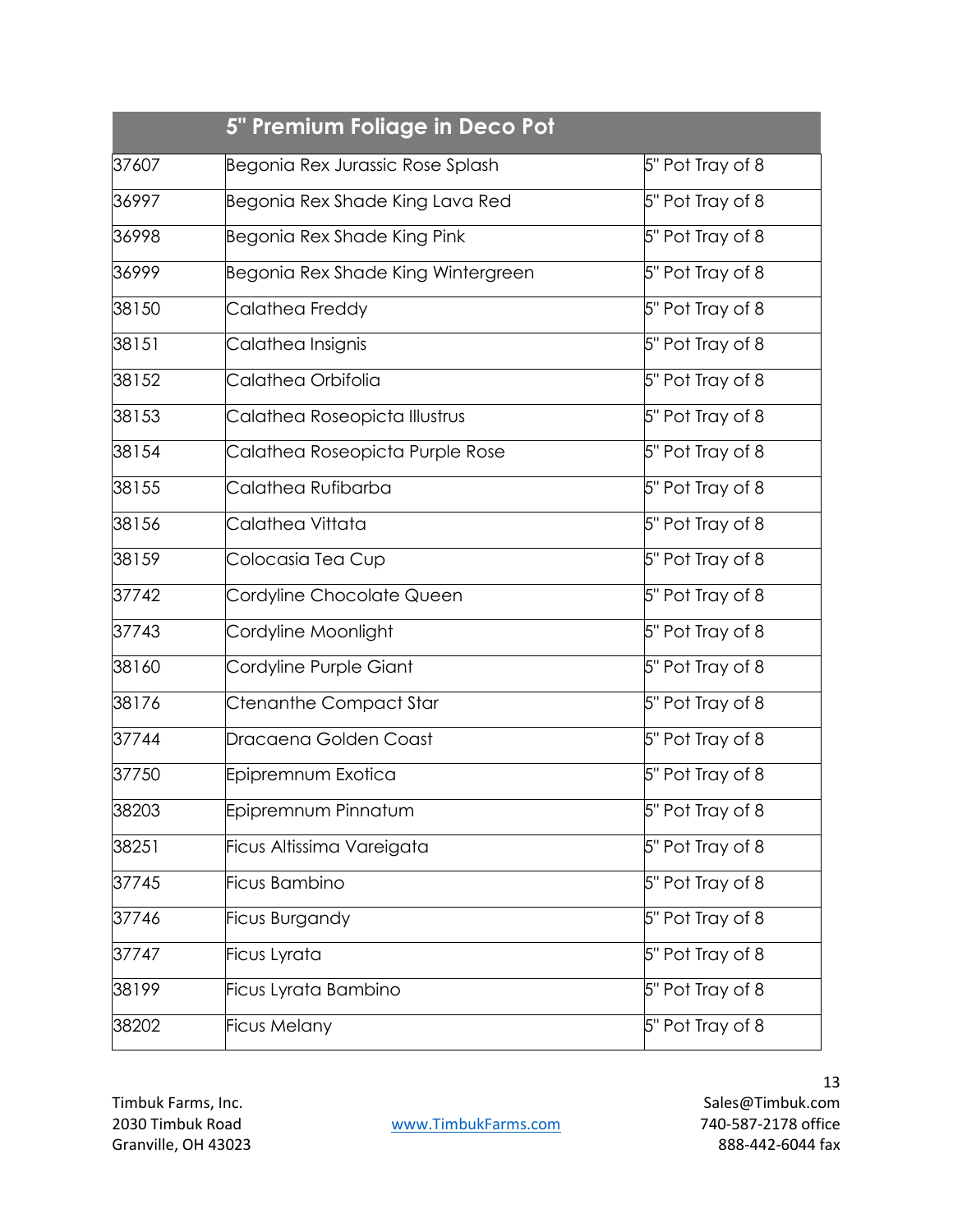|       | 5" Premium Foliage in Deco Pot |                  |  |  |
|-------|--------------------------------|------------------|--|--|
| 37748 | Ficus Ruby                     | 5" Pot Tray of 8 |  |  |
| 37749 | <b>Ficus Tineke</b>            | 5" Pot Tray of 8 |  |  |
| 38177 | Monstera Deliciosa Liebm       | 5" Pot Tray of 8 |  |  |
| 37752 | Monstera obliqua Expilata      | 5" Pot Tray of 8 |  |  |
| 37753 | Philodendron Birkin            | 5" Pot Tray of 8 |  |  |
| 38178 | Philodendron Green Princess    | 5" Pot Tray of 8 |  |  |
| 38179 | <b>Philodendron Millions</b>   | 5" Pot Tray of 8 |  |  |
| 37754 | Philodendron Minima            | 5" Pot Tray of 8 |  |  |
| 38188 | Philodendron Sun Red           | 5" Pot Tray of 8 |  |  |
| 37755 | Philodendron Xanadu            | 5" Pot Tray of 8 |  |  |
| 37751 | Syngonium Golden Allusion      | 5" Pot Tray of 8 |  |  |
| 38254 | Syngonium Neon                 | 5" Pot Tray of 8 |  |  |

NOTES:

Granville, OH 43023 888-442-6044 fax

 Timbuk Farms, Inc. Sales@Timbuk.com 2030 Timbuk Road [www.TimbukFarms.com](http://www.timbukfarms.com/) 740-587-2178 office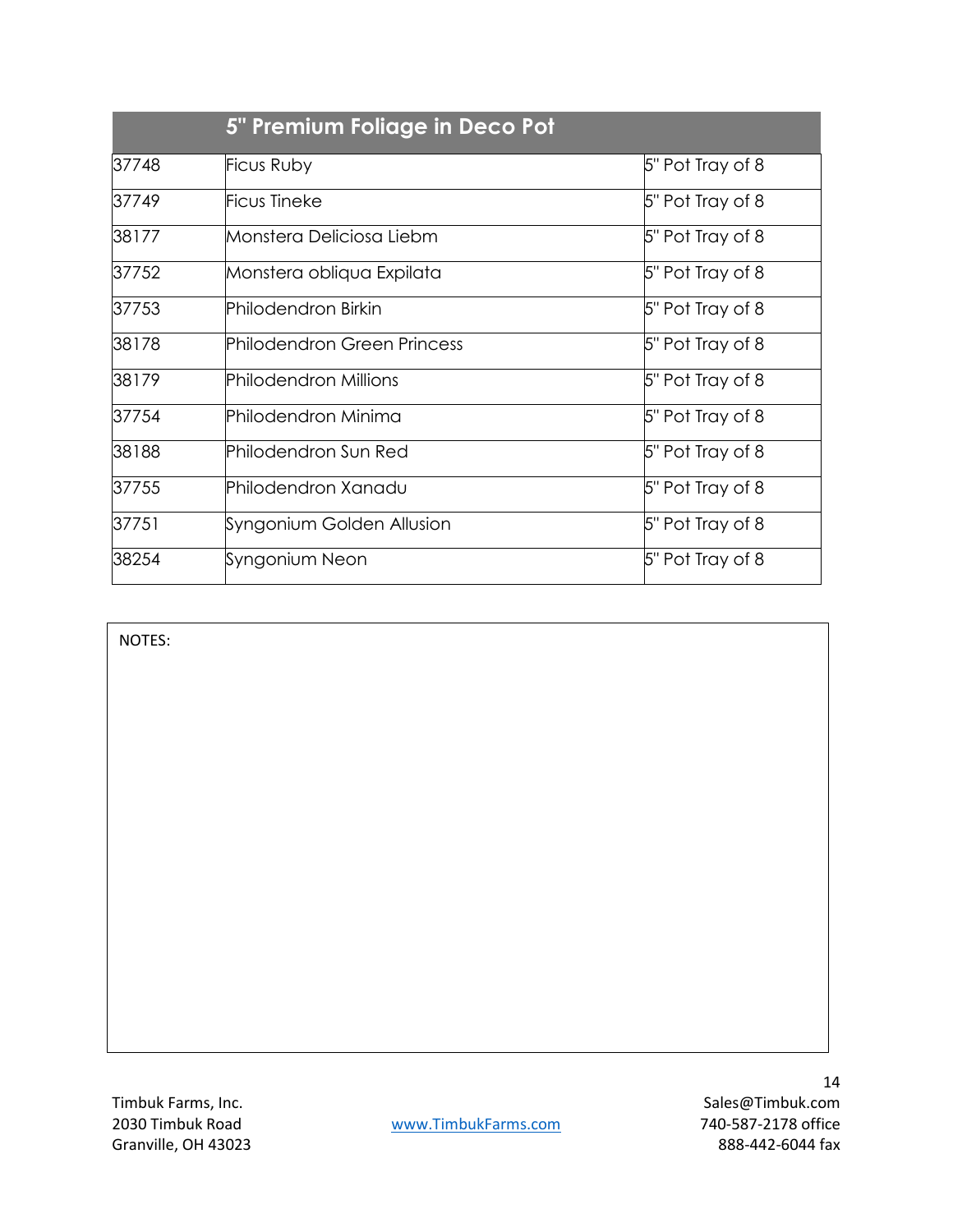## Decorative Containers and Gardens







|       | <b>2-2.75" Succulent Deco Container</b> |      |             |
|-------|-----------------------------------------|------|-------------|
| 31676 | #2 Gray Ceramic                         | Each | 28 per tray |
| 36043 | #2 Bold Ceramic                         | Each | 28 per tray |
| 21102 | #2.75 Galvanized Tin                    | Each | 28 per tray |
|       | <b>3" Succulent Deco Containers</b>     |      |             |
| 28286 | #3 Cement Animal Planter Small Assorted | Each | 10 per tray |
| 38222 | #3 Cement Rooster Large                 | Each | 8 per tray  |
| 31986 | #3 Aztec Ceramic                        | Each | 18 per tray |
| 31689 | #3 Cement box 3 Pack                    | Each | 6 per tray  |
| 21108 | #3 Ceramic Teacup w/logo                | Each | 15 per tray |
| 31673 | #3 Gray Ceramic                         | Each | 15 per tray |
| 21119 | #3 Like Ceramic                         | Each | 15 per tray |
| 31677 | #3 Mosaic Terracotta Ceramic            | Each | 18 per tray |
| 31686 | #3 Owl Ceramic                          | Each | 15 per tray |
| 36056 | #3 Silvy Wood Ceramic                   | Each | 18 per tray |
| 31667 | #3 Tree Bark Ceramic                    | Each | 15 per tray |
| 31683 | #3 Watering Can Ceramic                 | Each | 15 per tray |

2030 Timbuk Road [www.TimbukFarms.com](http://www.timbukfarms.com/) 740-587-2178 office

 Timbuk Farms, Inc. Sales@Timbuk.com Granville, OH 43023 888-442-6044 fax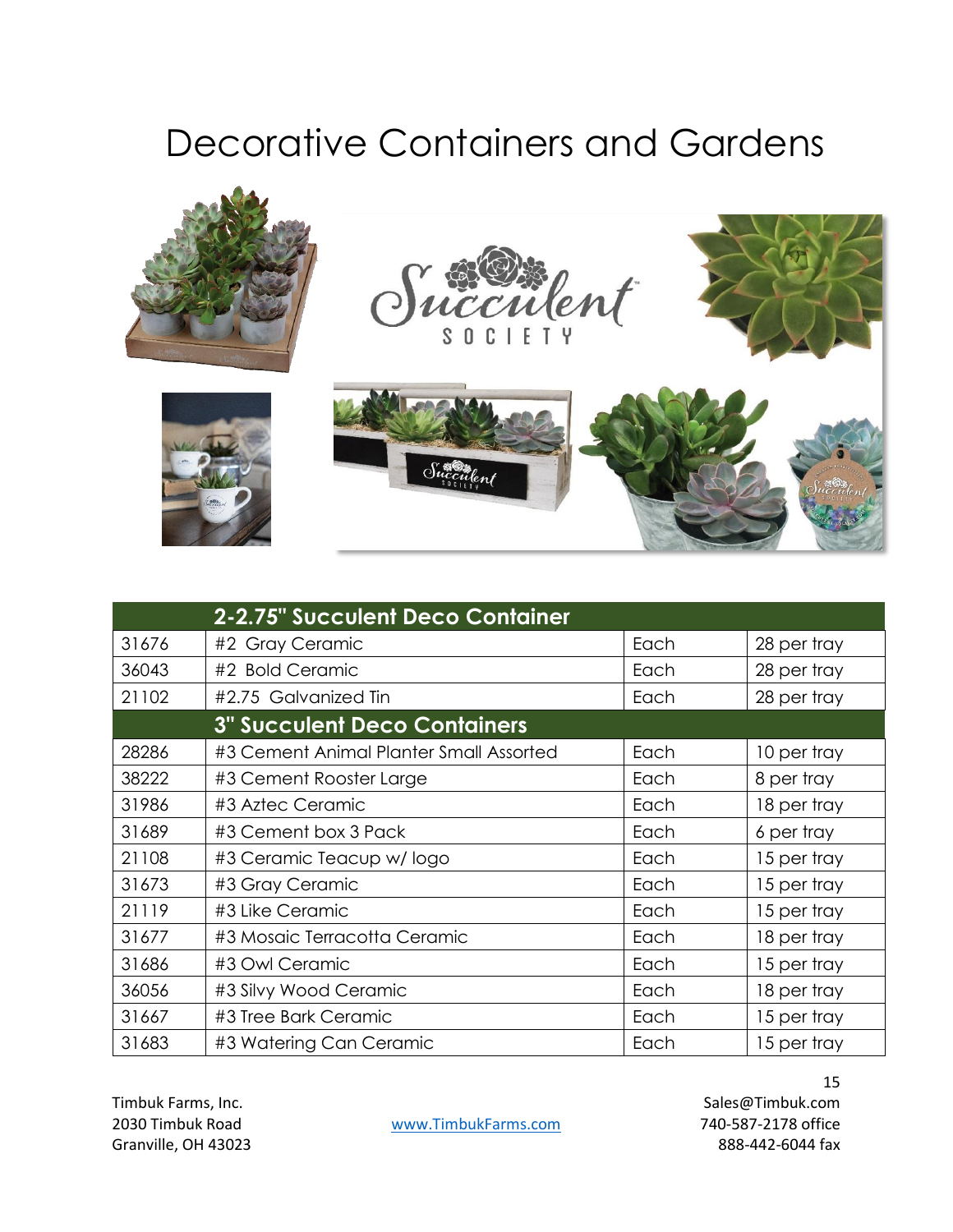|       | <b>4" Succulent Deco Containers</b>    |             |             |
|-------|----------------------------------------|-------------|-------------|
| 33259 | #4 Ceramic Flamingo                    | Each        | 8 per tray  |
| 36055 | #4 Ceres Ceramic                       | Each        | 11 per tray |
| 37209 | #4 Cylinder Burnt Red Ceramic          | Each        | 11 per tray |
| 37207 | #4 Cylinder Terra Gray Ceramic         | Each        | 11 per tray |
| 37211 | #4 Cylinder Warm Gray Ceramic          | Each        | 11 per tray |
| 37202 | #4 Dana Blue Ceramic                   | Each        | 11 per tray |
| 36137 | #4 Dana Flamingo Pink Ceramic          | Each        | 11 per tray |
| 37206 | #4 Dana Maize Ceramic                  | Each        | 11 per tray |
| 37204 | #4 Dana Orange Ceramic                 | Each        | 11 per tray |
| 36051 | #4 Dana Red Gloss Ceramic              | Each        | 11 per tray |
| 36069 | #4 Dana Terracotta Ceramic             | Each        | 11 per tray |
| 36049 | #4 Dana Warm Matte Ceramic             | Each        | 11 per tray |
| 38350 | #4 Dana White Gloss Ceramic            | Each        | 11 per tray |
| 22935 | #4 Deco Sleeve Gray - Succulents       | Each        | 15 per tray |
| 37831 | #4 Diamond Black Gloss Ceramic         | Each        | 11 per tray |
| 37832 | #4 Diamond White Gloss Ceramic         | Each        | 11 per tray |
| 37205 | #4 Diamond Dusty Bleu Ceramic          | Each        | 11 per tray |
| 37203 | #4 Diamond Red Ceramic                 | Each        | 11 per tray |
| 36047 | #4 Fez Mosaic Ceramic                  | Each        | 10 per tray |
| 33313 | #4 Galvanized Tin                      | Each        | 15 per tray |
| 37210 | #4 Gibson Classic Blue Ceramic         | Each        | 11 per tray |
| 37208 | #4 Gibson Winter White Ceramic         | Each        | 11 per tray |
| 38352 | #4 Heart Ceramic (footed)              | Each        | 11 per tray |
| 38351 | #4 Holiday Tin w/ Red truck            | Each        | 15 per tray |
| 32787 | #4 Mason Jar Ceramic w/logo            | Each        | 8 per tray  |
| 36046 | #4 Mini Urn Ceramic                    | Each        | 8 per tray  |
| 38353 | #4 Red Claus Ceramic w/ Stars          | Each        | 11 per tray |
| 21103 | #4 Tea Kettle Silver                   | Each        | 6 per tray  |
|       | <b>5" Succulent Gardens Containers</b> |             |             |
| 36053 | #5 Blue Matrix Ceramic                 | Dish Garden | 6 per tray  |
| 36054 | #5 Friendly Farm Ceramic               | Dish Garden | 6 per tray  |
| 36048 | #5 Silvy Wood Ceramic                  | Dish Garden | 6 per tray  |
| 36052 | #5 Vintage Coffee Ceramic              | Dish Garden | 6 per tray  |
| 37201 | #5 White Cylinder Ceramic              | Dish Garden | 8 per tray  |
| 38349 | #5 Black Cylinder Ceramic              | Dish Garden | 8 per tray  |

2030 Timbuk Road [www.TimbukFarms.com](http://www.timbukfarms.com/) 740-587-2178 office Granville, OH 43023 888-442-6044 fax